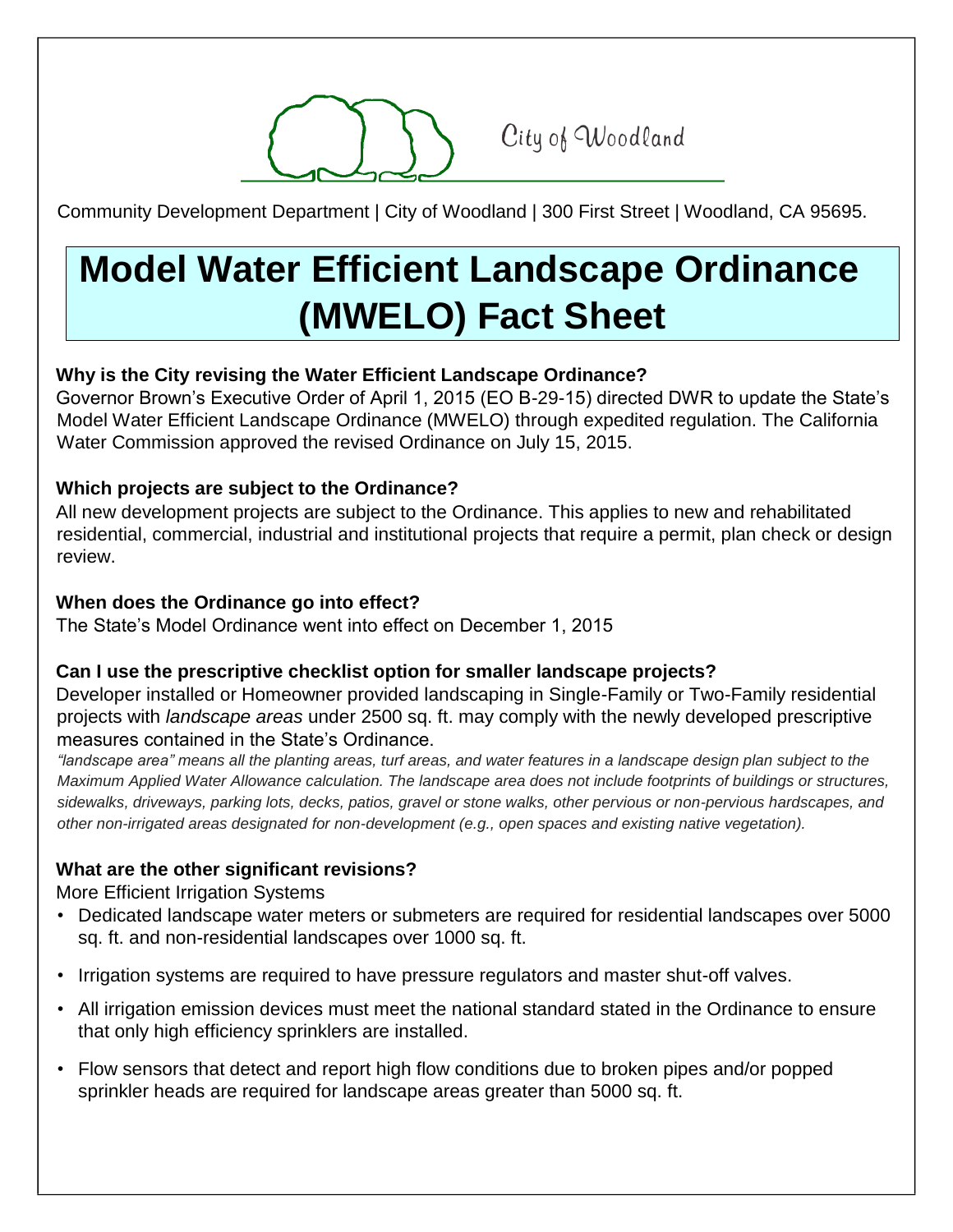The minimum width of areas that can be overhead irrigated was changed from 8 feet to 10 feet; areas less than 10 feet wide must be irrigated with subsurface drip or other technology that produces no over spray or runoff.

#### **Incentives for Graywater**

Landscapes under 2500 sq. ft. that are irrigated entirely with graywater or captured rainwater are subject only to the irrigation system requirements of the Prescriptive Compliance Option.

# **Improvements in Onsite Stormwater Capture**

Friable soil is required in planted areas to maximize water retention and infiltration. Four yards of compost per 1000 sq. ft. of area must be incorporated. Other recommended measures for increasing onsite stormwater retention are listed in the Ordinance.

# **Limiting the Portion of Landscapes that can be planted with High Water Use Plants**

The maximum amount of water that can be applied to a landscape is reduced from 70% of the reference evapotranspiration (ETo) to 55% for residential landscape projects, and to 45% of ETo for non-residential projects. This water allowance reduces the landscape area that can be planted with high water use plants such as turf. For residential projects, the coverage of high water use plants is reduced from 33% to 25% of the landscaped area. In non- residential landscapes, planting with high water use plants is not feasible. However, unchanged in the Ordinance is the extra water allowance made for non-residential areas when used for specific functional areas, such as recreation and edible gardens. The irrigation efficiency of devices used to irrigate landscapes is one of the factors that goes into determining the maximum amount of water allowed. Rather than having one default irrigation efficiency for the entire site, the revised Ordinance allows the irrigation efficiency to be entered for each area of the landscape. The site-wide irrigation efficiency of the previous ordinance was 0.71; the revised Ordinance defines the irrigation efficiency of drip as 0.81 and that of overhead spray as 0.75. Median strips cannot be landscaped with high water use plants, precluding the use of turf. Also because of the requirement to irrigate areas less than ten feet wide with subsurface irrigation or other means that produces no runoff or overspray, the use season turf in parkways is limited.

# **How do I comply with the ordinance?**

Prior to construction, the project applicant shall: Submit a Landscape Documentation Package to the City of Woodland.

The Landscape Documentation Package shall include six (6) elements:

- 1. Project information
- 2. Water Efficient Landscape Worksheet
- 3. Soil management report
- 4. Landscape design plan
- 5. Irrigation design plan
- 6. Grading design plan

At completion of the project, the project applicant shall:

- 1. Submit the signed Certificate of Completion to the City of Woodland for review
- 2. Ensure that copies of the approved Certificate of Completion are provided to the property owner or his or her designee.